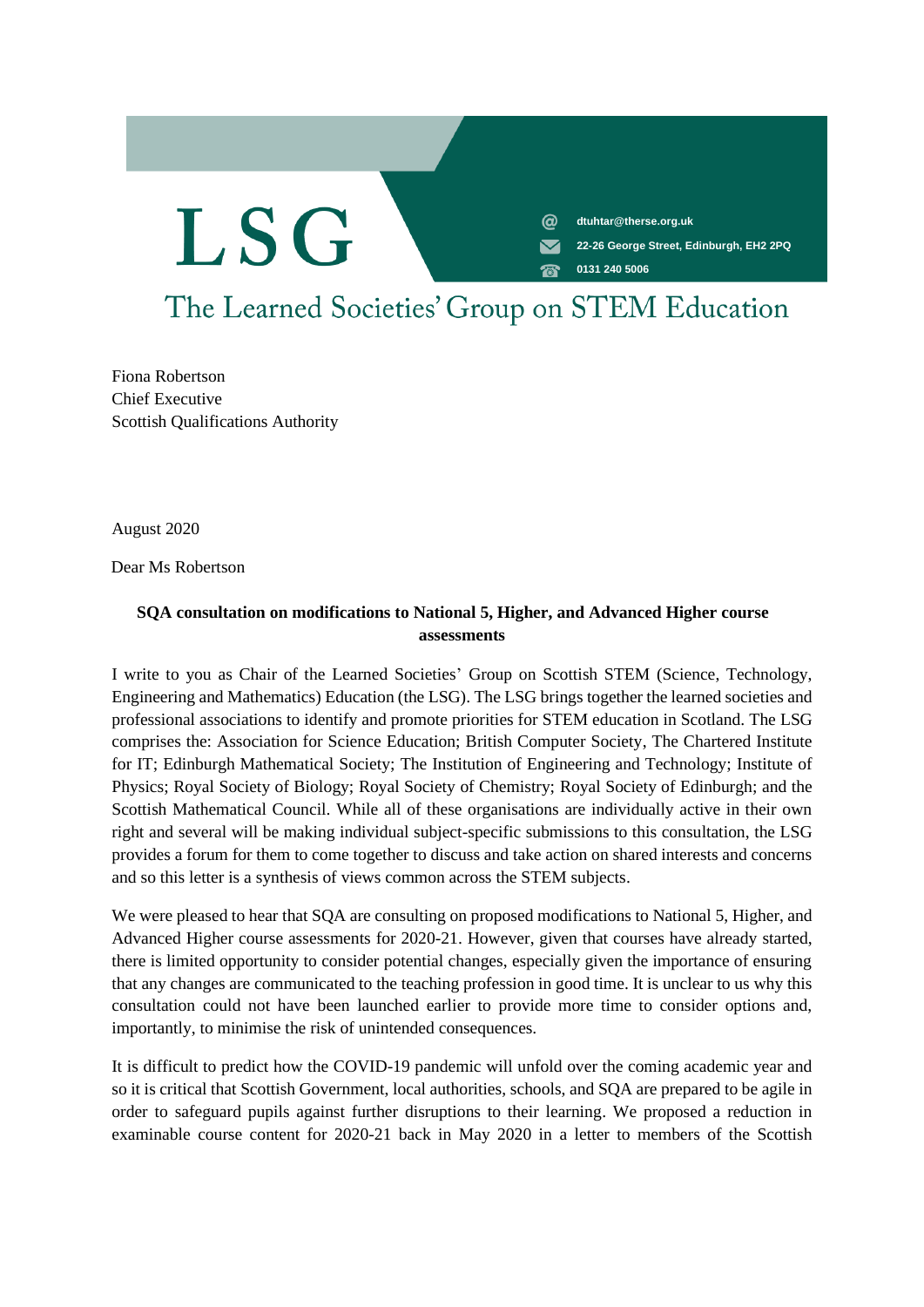Government COVID-19 Education Recovery Group.<sup>1</sup> Recognising that schools and classrooms take different approaches to curriculum delivery, we recommended that any changes in content be consulted upon and communicated to schools as early as possible and offered our assistance in this regard. It is disappointing this proposal was not acted upon at that time as it would have allowed teachers and pupils more time to understand and adapt to any changes.

While we support in principle SQA's proposals to modify assessments, we believe the changes to STEM assessments as they currently stand are insufficient to alleviate the risks posed to pupils by additional impacts on their schooling due to COVID-19.

#### *Reduced exam length*

- 1. At present, there are comparatively few changes proposed for STEM assessments across National 5, Higher, and Advanced Higher, most of which involve a reduction in exam length. The rationale given for this approach is that reducing exam length is the only way of easing pressure on pupils while preserving the credibility of the exam. While the proposed changes may slightly reduce the burden of exams on the day, they will have little material impact on the amount of classroom time required to adequately prepare pupils, leaving them vulnerable to the compounded impacts of potential additional school closures.
- 2. While the reasoned removal of exam content would have been our preferred option, it may realistically be too late to implement additional reductions beyond those that are currently proposed and which we have already described as being inadequate. Therefore, an alternative might be to allow greater question optionality under acceptable categories. We note that this approach is being proposed for other subjects, including the social sciences.
- 3. It bears considering that a pupil enrolled in courses with significantly modified assessments might have an advantage over one facing less modified assessments, due to a reduced study load and other factors.

## *Flexibility*

- 4. As stated, additional lockdowns in response to COVID-19 could be enacted. While this could occur on a national scale, the recent situation in Aberdeen suggests there is a distinct possibility that further lockdowns are more likely to be localised in nature. Additionally, emerging data indicates that deprived areas could be at greater risk of further outbreaks and subsequent lockdowns. Such sporadic lockdowns could create a situation where some schools experience further suspensions to in-classroom instruction while others are permitted to continue operating as normal, leaving students differentially prepared to sit uniform national exams. These impacts are likely to be more acutely felt in disadvantaged communities where home learning is a particularly poor substitute for being in school. Changes in exam delivery under exceptional circumstances are already provided for under current SQA practice. A scaled-up version of this approach should apply in cases of local lockdowns to ensure pupil attainment is fairly evaluated, regardless of any disruptions they may have experienced. Should a national lockdown be reinstated, a more comprehensive contingency plan would be required that should again be based on principles of fairness and the mitigation of disadvantage.
- 5. The outcome of the 2020 alternative assessment model suggests that relying solely on teacher judgment - coupled with moderation - does not always yield an accurate measure of student attainment. While teacher professional judgment serves as a valuable indicator, it should be

<sup>1</sup> <https://www.rse.org.uk/wp-content/uploads/2020/05/LSG-letter-COVID-19-and-examinable-content.pdf>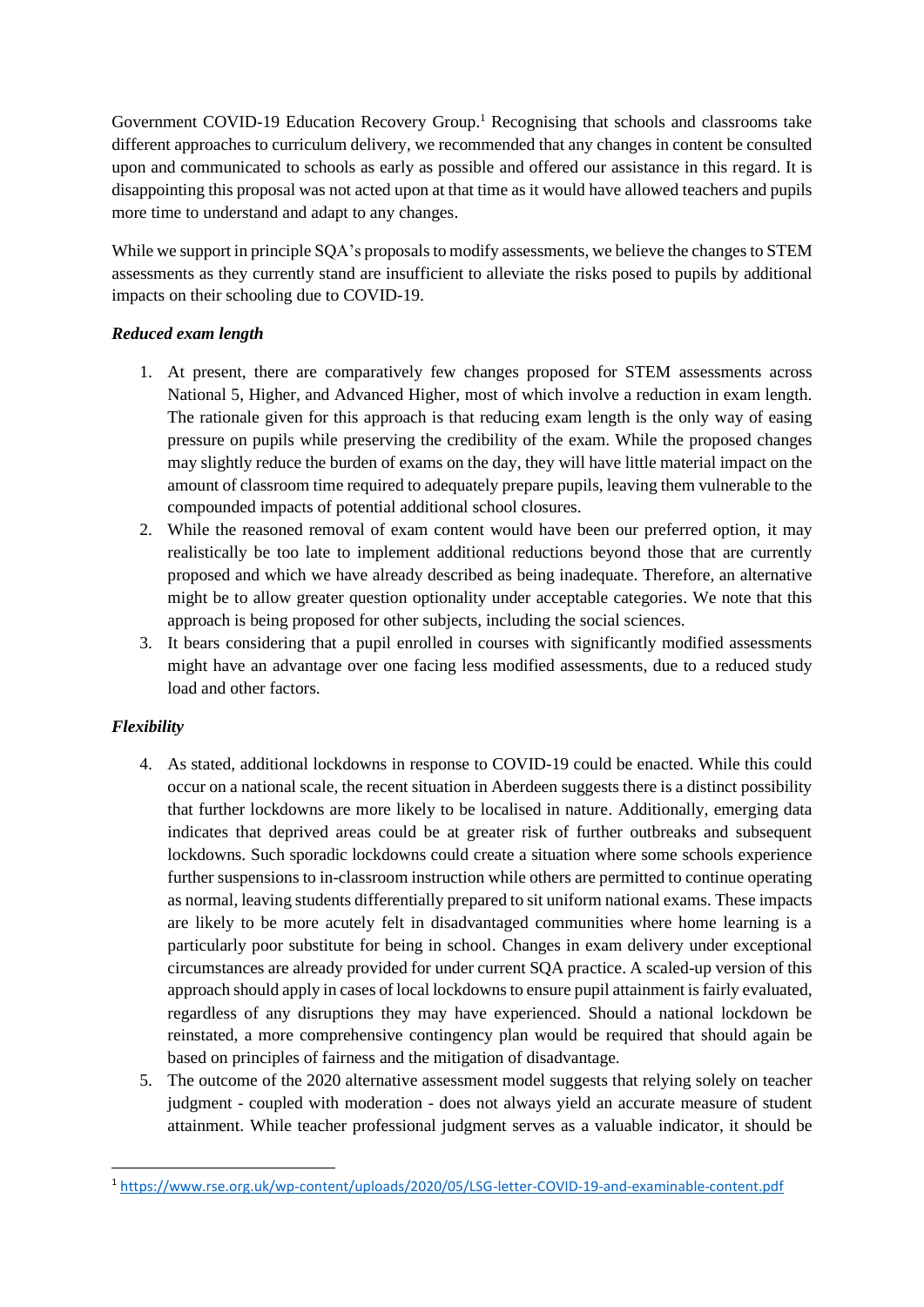corroborated by objective evidence to provide a more well-rounded account of a pupil's performance. It will be important to collate such evidence at regular intervals so that pupils have a running marker of their achievement, given that further lockdowns could occur at any point in the school year.

6. We recognise that there can be a reluctance to impose too many changes on STEM assessments for fear of compromising integrity. STEM subjects tend to be heavy in content and often feature inherently interconnected concepts that can make the rationalisation of assessments more challenging. However, this should not preclude a reconsideration of the current approach to assessments within STEM subjects to ensure that they prioritise core concepts and skills while also making reasonable allowances for variations in instruction and learning.

#### *Assignments*

- 7. STEM courses are not heavily modularised, making it more difficult to retrofit changes in examinable content once course delivery has already commenced. It might therefore be more pragmatic to consider modifications to the assignment component of courses. Pupils will not have begun work on their assignments at the outset of the academic year and so it is still early enough for changes to be feasibly enacted with minimal disruption.
- 8. The LSG has previously commented on the questionable value of the current approach to the assignments, stating that they do not always provide a meaningful gauge of student attainment, nor are they necessarily the most effective way of giving learners practical experience. 2 It would be entirely possible for teachers to assess pupils' practical skills without the need for an assignment. The assignments require a significant investment of staff and pupil time that could arguably be spent on more effective teaching and learning activities. As such, it could be recommended that assignments be shortened, rationalised, or removed altogether. However, it is important to emphasise that the alteration or removal of assignments would not necessarily be appropriate across all STEM subjects and so should be considered on a case-by-case basis to avoid unintended consequences. For example, in Computing Science, assignments are regarded as being fundamental to meeting the aims of the course. Further, some pupils naturally perform better in the context of an assignment and so removing them runs the risk of adversely impacting on some candidates' progression in the subject.
- 9. In general, we would wish to see a commitment to ensuring practical laboratory work is delivered and supported in the 2020-21 academic year as far as possible while still observing prevailing health and safety guidelines. Practical work is a vital part of a STEM education and while some concessions must understandably be made under the current circumstances, it is crucial that this year's cohort of students does not miss out on opportunities to develop these skills.

<sup>&</sup>lt;sup>2</sup> [https://www.rse.org.uk/wp-content/uploads/2017/04/LSG\\_Sciences\\_Assignment.pdf](https://www.rse.org.uk/wp-content/uploads/2017/04/LSG_Sciences_Assignment.pdf)